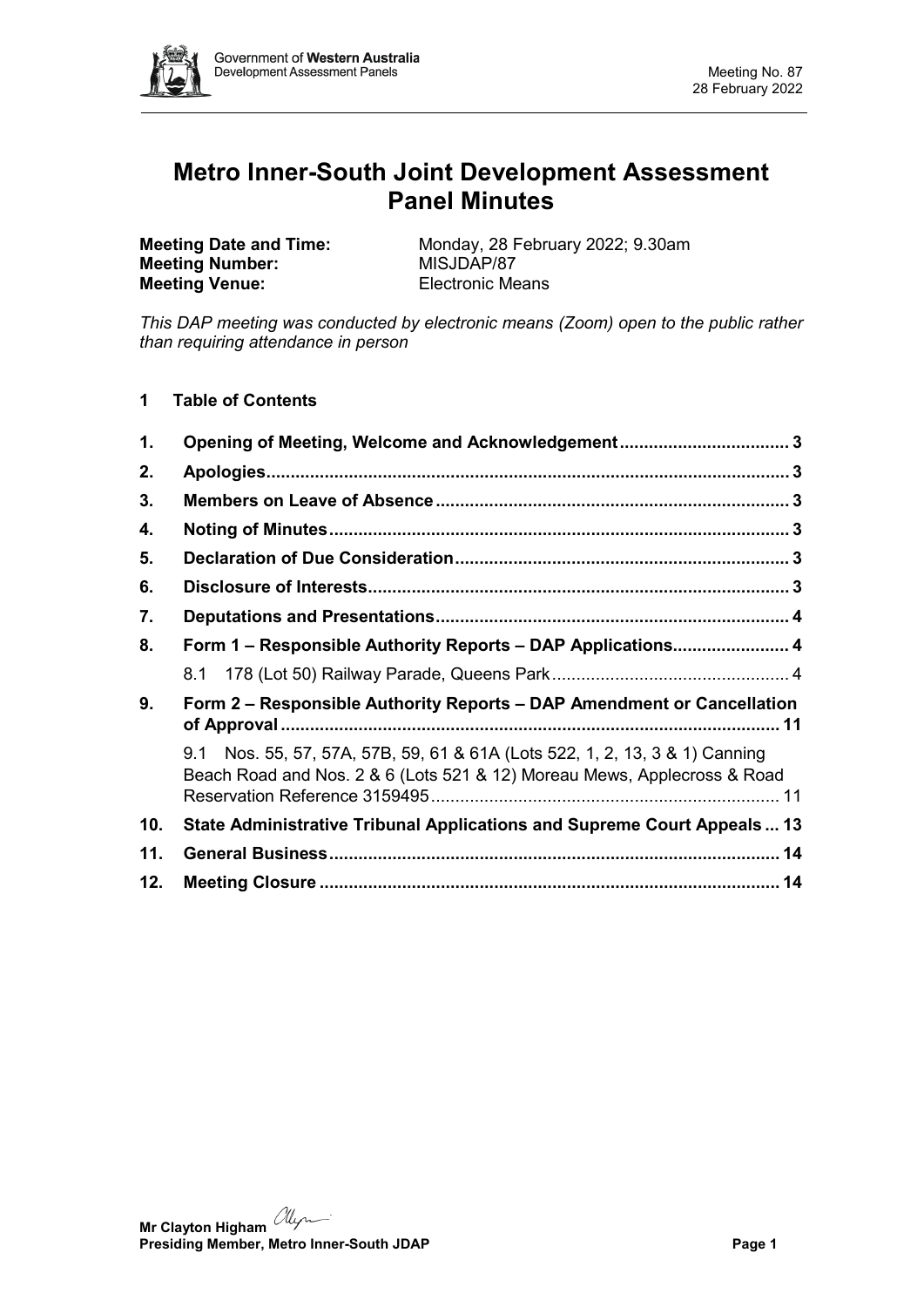

# **Attendance**

# **DAP Members**

Mr Clayton Higham (Presiding Member) Ms Rachel Chapman (Deputy Presiding Member) Mr Peter Lee (Third Specialist Member)

*Item 8.1* Mayor Patrick Hall (Local Government Member, City of Canning) Cr Amanda Spencer-Teo (Local Government Member, City of Canning)

*Item 9.1* Cr Nicholas Pazolli (Local Government Member, City of Melville) Cr Clive Ross (Local Government Member, City of Melville)

## **Officers in attendance**

*Item 8.1* Mr Sergio Famiano (City of Canning) Mr Shakeel Maqbool (City of Canning)

*Item 9.1* Mr Ben Ashwood (City of Melville) Mr Steve Cope (City of Melville) Mr Peter Prendergast (City of Melville)

## **Minute Secretary**

Ms Ashlee Kelly (DAP Secretariat)

# **Applicants and Submitters**

*Item 8.1* Mr Malcolm Mackay (Mackay Urbandesign)

*Item 9.1* Mr Robert Gugliotta (Edge Visionary Living) Mr Gavin Hawkins (Edge Visionary Living) Mr Luc Tasker (Edge Visionary Living) Mr Gary Godfrey (Hillam Architects) Mr Andrew Cumming (Rowe Group) Mr Mike Burns

## **Members of the Public / Media**

There were 3 members of the public in attendance.

Ms Claire Tyrell from Business News was in attendance.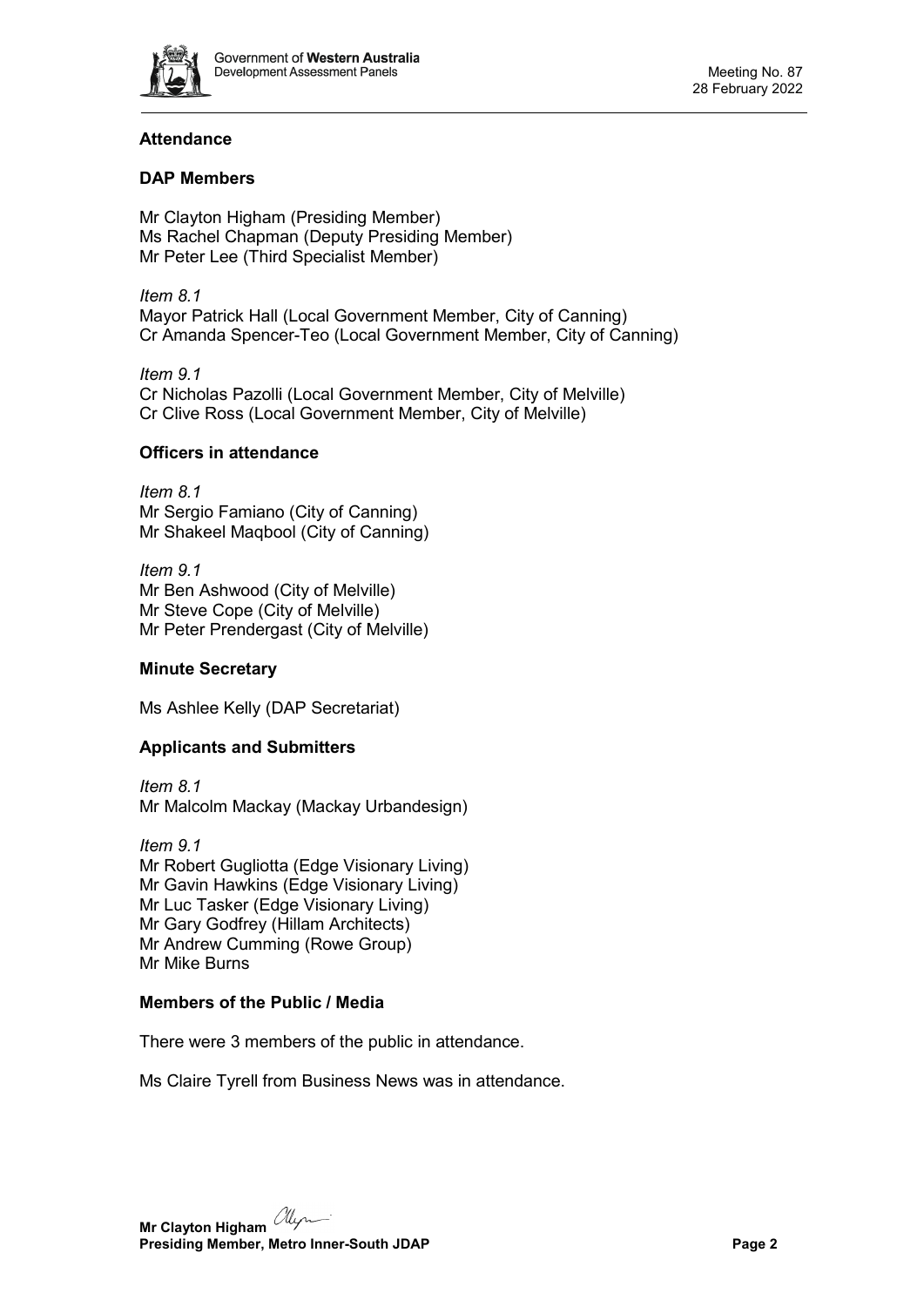

## <span id="page-2-0"></span>**1. Opening of Meeting, Welcome and Acknowledgement**

The Presiding Member declared the meeting open at 9.33am on 28 February 2022 and acknowledged the traditional owners and paid respect to Elders past and present of the land on which the meeting was being held.

The Presiding Member announced the meeting would be run in accordance with the DAP Standing Orders 2020 under the *Planning and Development (Development Assessment Panels) Regulations 2011.*

#### **1.1 Announcements by Presiding Member**

The Presiding Member advised that in accordance with Section 5.16 of the DAP Standing Orders 2020 which states *'A person must not use any electronic, visual or audio recording device or instrument to record the proceedings of the DAP meeting unless the Presiding Member has given permission to do so.',* the meeting would not be recorded.

This meeting was convened via electronic means (Zoom). Members were reminded to announce their name and title prior to speaking.

#### <span id="page-2-1"></span>**2. Apologies**

Cr Matthew Woodall (Local Government Member, City of Melville)

#### <span id="page-2-2"></span>**3. Members on Leave of Absence**

Nil

#### <span id="page-2-3"></span>**4. Noting of Minutes**

DAP members noted that signed minutes of previous meetings are available on the [DAP website.](https://www.dplh.wa.gov.au/about/development-assessment-panels/daps-agendas-and-minutes)

#### <span id="page-2-4"></span>**5. Declaration of Due Consideration**

All members declared that they had duly considered the documents.

#### <span id="page-2-5"></span>**6. Disclosure of Interests**

DAP Member, Ms Rachel Chapman, declared an Impartiality Interest in item 9.1. Ms Chapman is a Director and Shareholder of Taylor Burrell Barnett (TBB). In February 2020, TBB were commissioned by The City of Melville to prepare a local planning policy relating to bonus building height in the Canning Bridge Activity Centre Plan area. The contract was completed in August 2020 with the preparation of a draft policy which was not adopted by the City. TBB has not been commissioned for any further work for the City of Melville in relation to this matter or any other matter. Ms Chapman has declared that she will participate in the JDAP meeting and consider the item without bias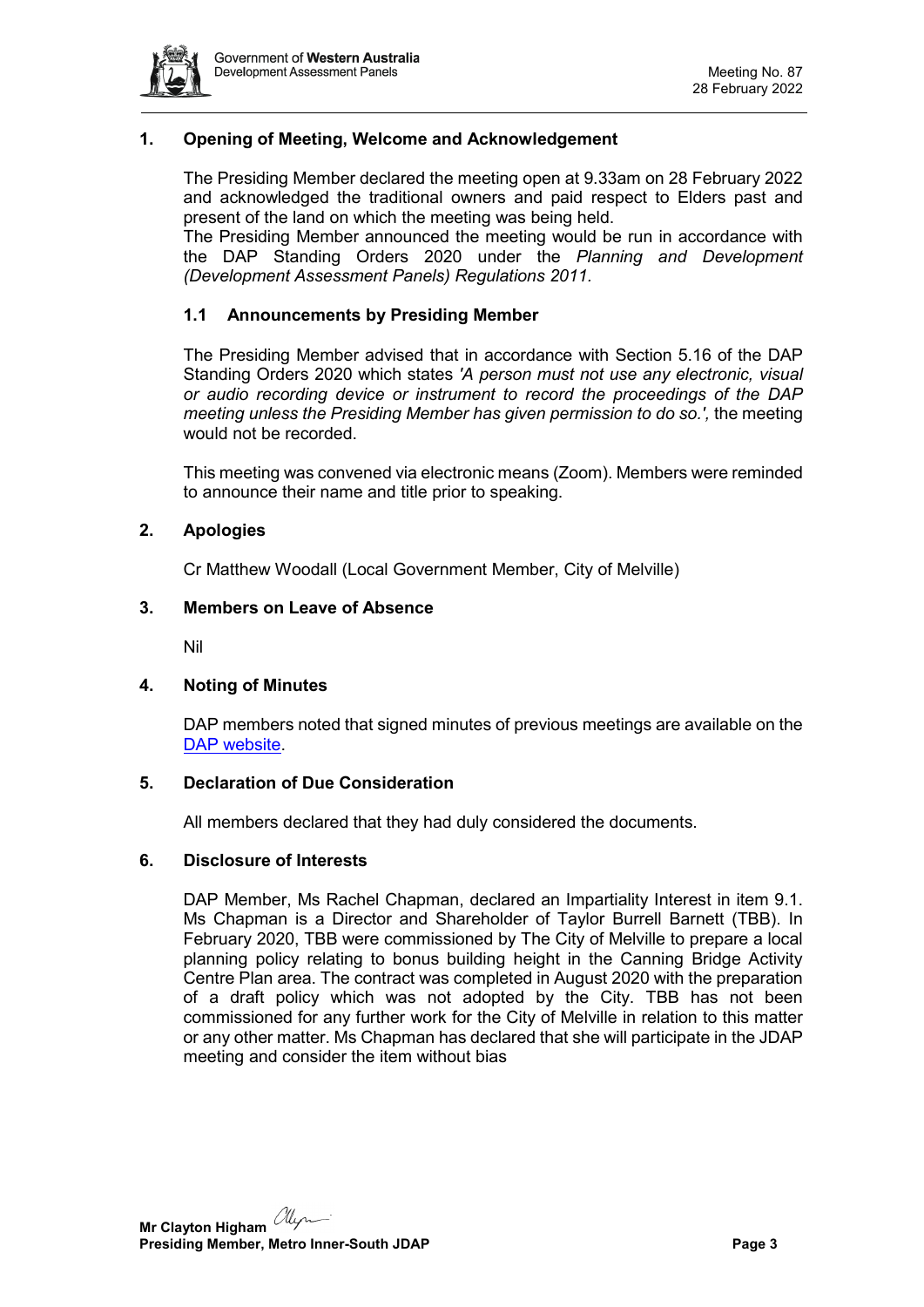

In accordance with section 2.4.9 of the DAP Code of Conduct 2017, DAP Members, Cr Nicholas Pazolli and Cr Clive Ross, declared that they participated in a prior Council meeting in relation to the application at item 9.1. However, under section 2.1.2 of the DAP Code of Conduct 2017, Cr Nicholas Pazolli and Cr Clive Ross acknowledged that they are not bound by any previous decision or resolution of the local government and undertakes to exercise independent judgment in relation to any DAP application before them, which will be considered on its planning merits.

In accordance with section 6.2 and 6.3 of the DAP Standing Orders 2020, the Presiding Member determined that the members listed above, who had disclosed an Impartiality Interest, were permitted to participate in the discussion and voting on the items.

# <span id="page-3-0"></span>**7. Deputations and Presentations**

**7.1** Mr Malcolm Mackay (Mackay Urbandesign) addressed the DAP in support of the recommendation for the application at Item 8.1.

## *The presentation at Item 7.1 was heard prior to the application at Item 8.1.*

- **7.2** Mr Mike Burns addressed the DAP against the recommendation for the application at Item 9.1 and responded to questions from the panel.
- **7.3** Mr Gary Godfrey (Hillam Architects) addressed the DAP in support of the recommendation for the application at Item 9.1 and responded to questions from the panel.
- **7.4** Mr Andrew Cumming (Rowe Group) addressed the DAP in support of the recommendation for the application at Item 9.1 and responded to questions from the panel.
- **7.5** The City of Melville Officers addressed the DAP in relation to the application at Item 9.1 and responded to questions from the panel.

#### *The presentations at Items 7.3 - 7.5 were heard prior to the application at Item 9.1.*

## <span id="page-3-1"></span>**8. Form 1 – Responsible Authority Reports – DAP Applications**

## <span id="page-3-2"></span>**8.1 178 (Lot 50) Railway Parade, Queens Park**

| <b>Development Description:</b> | <b>Mixed Development</b>     |
|---------------------------------|------------------------------|
| Applicant:                      | Mackay Urban Design          |
| Owner:                          | Lakeside Development Pty Ltd |
| Responsible Authority:          | City of Canning              |
| DAP File No:                    | DAP/21/02049                 |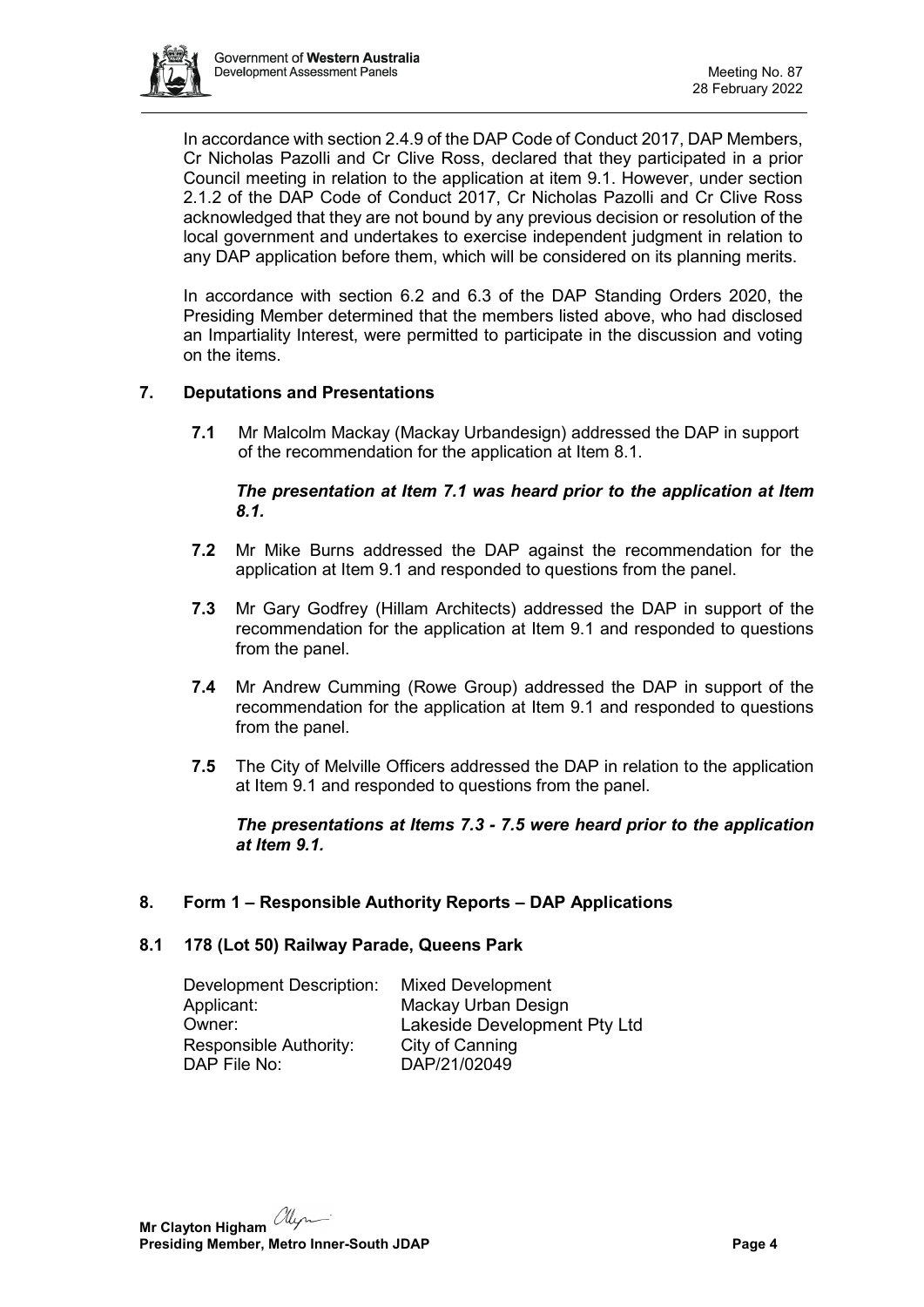

# **REPORT RECOMMENDATION**

**Moved by:** Mayor Patrick Hall **Seconded by:** Cr Amanda Spencer-Teo

1. **Approve** DAP Application reference DAP/21/02049 and accompanying plans in accordance with Clause 68 of Schedule 2 (Deemed Provisions) of the *Planning and Development (Local Planning Schemes) Regulations 2015* and the provisions of Clause 4.21 of the City of Canning Local Planning Scheme No. 42, subject to the following conditions:

#### **Conditions**

- 1. Pursuant to clause 26 of the Metropolitan Region Scheme, this approval is deemed to be an approval under clause 24(1) of the Metropolitan Region Scheme.
- 2. This decision constitutes planning approval only and is valid for a period of two (2) years from the date of approval. If the subject development is not substantially commenced within the specified period, the approval shall lapse and be of no further effect.
- 3. Prior to obtaining strata title approval for the proposed development the subject of this application, the applicant/owner is to comply with all requirements of Council's Town Planning Scheme No. 21 inclusive of the Public Open Space Contribution valuation and payment in accordance with requirements of the Scheme.
- 4. Prior to occupation or use of the development, the owner is to register notification, pursuant to Section 70A of the *Transfer of Land Act 1893* is to be placed on the Certificate of Title. The notification is to state as follows:

'*The lot is situated in the vicinity of a transport corridor and is currently affected, or may in future be affected by transport noise*.'

- 5. The noise-sensitive development adjacent to a major transport corridor must implement measures to ameliorate the impact of transport noise, in compliance with WAPC *State Planning Policy 5.4 Road and Rail Noise*
- 6. Prior to occupation or use of the development, the owner is to register a notification pursuant of Section 70A of the Transfer of Land Act 1893 on the Certificate of Title of the subject land, at the cost of the owner and to the satisfaction of the City's Solicitors, that states:

*'This property is situated in the vicinity of Perth Airport and is currently affected, or may be affected in the future by aircraft noise. Noise exposure levels are likely to increase in the future as a result of an increase in aircraft using the airport, changes in aircraft type or other operational changes. Further information about aircraft noise is available from the Perth Airport website. Information regarding development restrictions and noise insulation requirements for noise affected property is available on request from the relevant local government offices.'*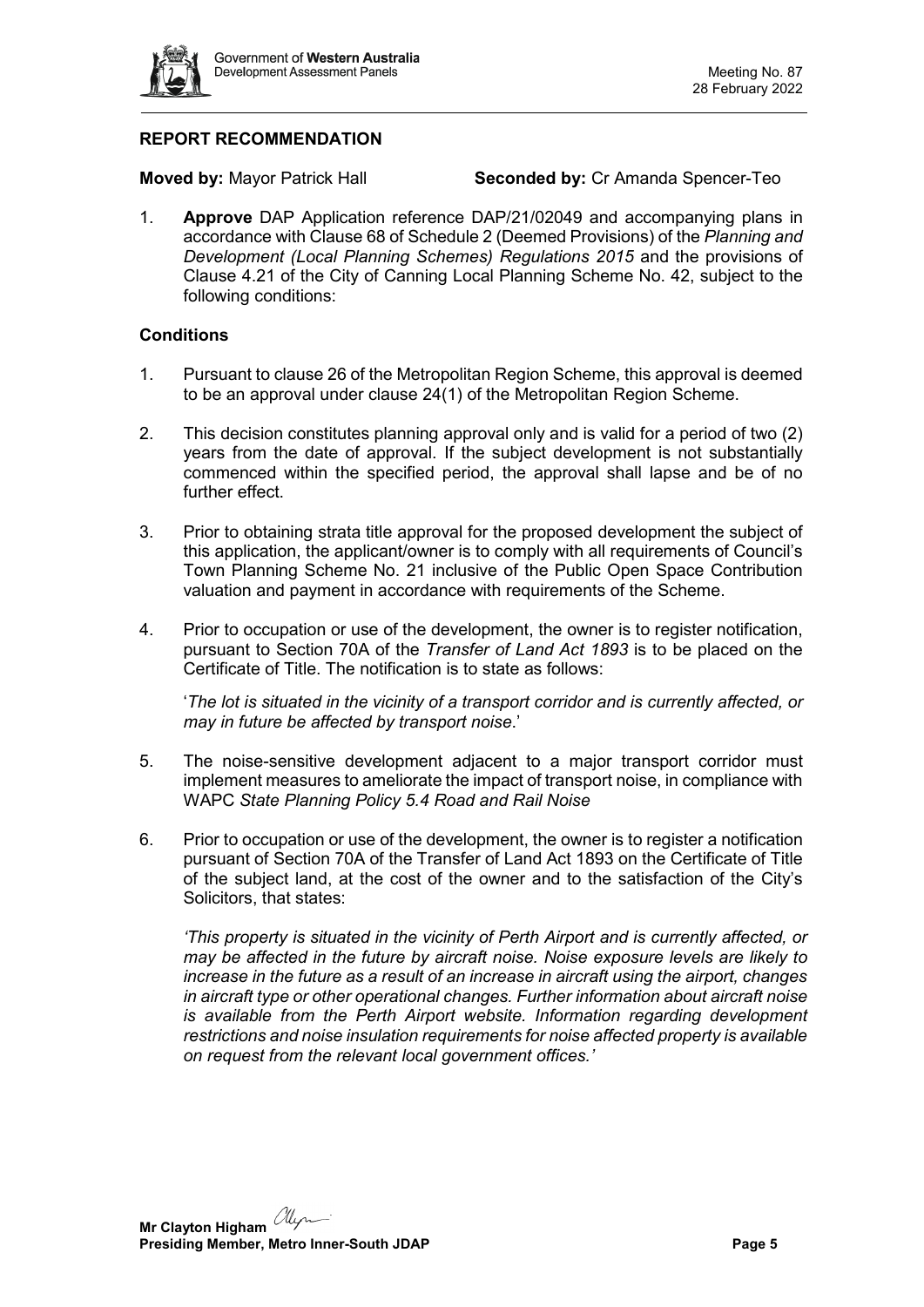

- 7. Prior to the submission of an application for building permit or other time agreed to in writing by the City, the owner/developer is to elect to either:
	- (a) Seek approval from the City of Canning for an artist to provide public art on the development site to a minimum value representing 1% of the cost of the development (capped at \$250,000 as per the Local Planning Policy LP.03); or
	- (b) Make arrangements with the City of Canning for a cash-in-lieu payment representing 1% of the cost of development.
- 8. Where public art is to be provided on the development site, the approved concept is to be thereafter implemented and the artwork constructed and maintained for the duration of the development to the satisfaction of the City.
- 9. The external finish of all boundary walls facing an adjoining lot shall be either clean render or face brick finish, to the satisfaction of the City.
- 10. Prior to the occupation or use of the development, any exposed portions of boundary wall and/or fencing which will be visible from Water Corporation drainage reserve, are to be finished with sacrificial anti-graffiti paint to the satisfaction of the City.
- 11. Prior to the occupation or use of the development, permanent screening, that complies with the visual privacy design element of State Planning Policy 7.3 - Residential Design Codes Volume 2, is to be installed to restrict views from the upper storey communal open space at the southern building into the adjoining lot(s) to the satisfaction of the City.
- 12. Prior to occupation of the development, the applicant is to demonstrate compliance with Universal Access Standards/Adaptable Housing AS4299-1995 in relation to at least two of the proposed residential apartments.
- 13. All street trees are to be retained as part of the development, with the exception of one (1) tree indicated (circled in Red) on the approved plan, in accordance with Australian Standard AS 4970-2009 Protection of Trees on Development Sites and AS 4373-2007 Pruning of Amenity Trees. Pruning or removal of the street trees to be retained must be approved in writing by the Manager, City Greening.
- 14. Prior to the submission of an application for a building permit, a detailed schedule of external finishes (including materials and colour schemes and details) is to be submitted to and approved by the City.
- 15. Prior to the occupation or use of the development, car parking spaces together with their aisles are designed as per AS2890.1 and to be clearly paved, sealed, marked, drained and arranged with the car park so that all vehicles may at all times leave or enter the street in a forward gear. All parking bays and access aisles are to be thereafter maintained to the satisfaction of the City.
- 16. Prior to occupation or use of the development, a minimum of twenty (20) residents/tenant bicycle parking bays and associated end of trip facilities, including six (6) lockers and two (2) showers, as depicted on the approved plan are to be installed and thereafter maintained in accordance with *Australian Standard AS2890.3* and Council specifications to the satisfaction of the City.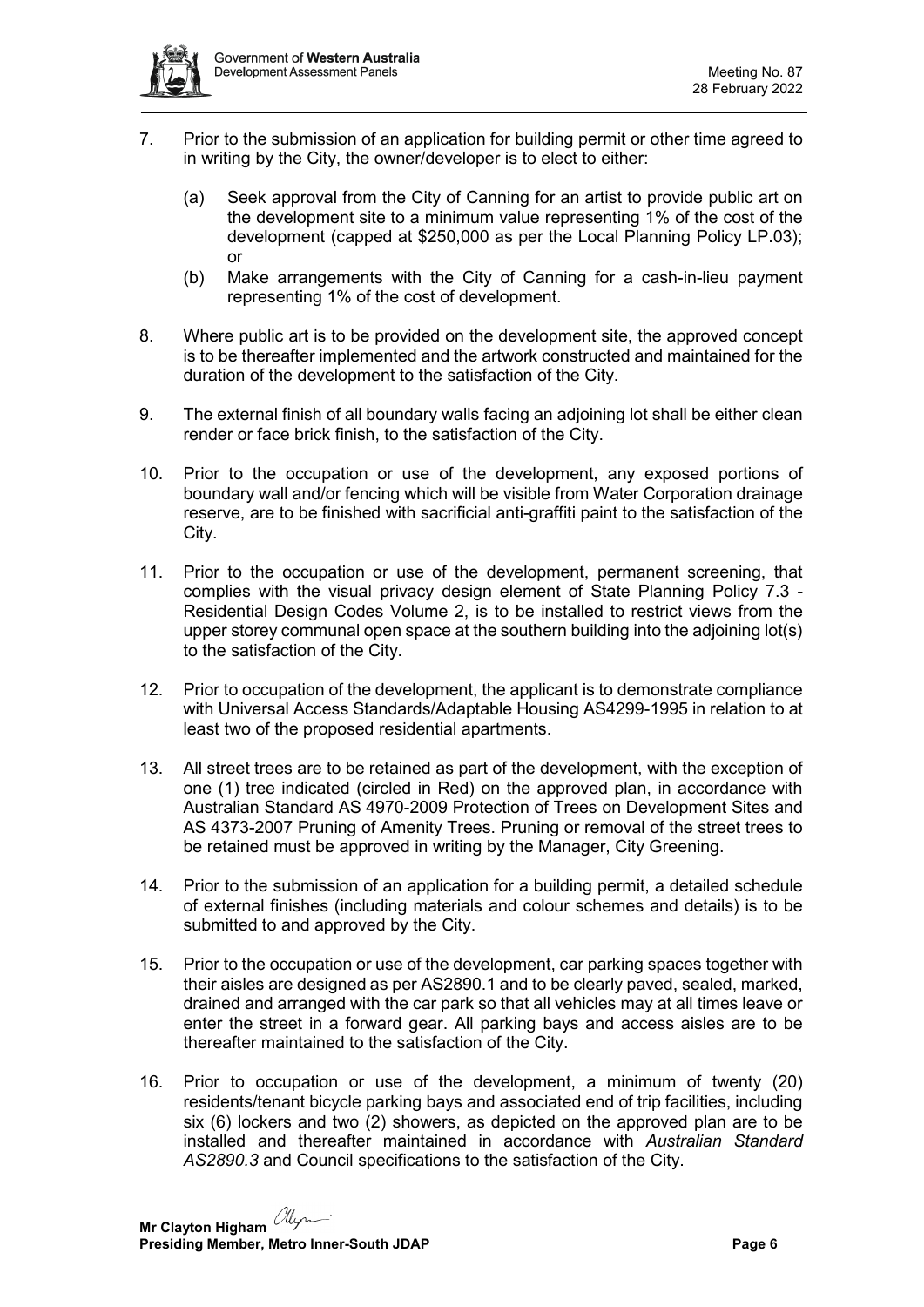

- 17. Prior to occupation or use of the development, a minimum of six (6) visitor bicycle parking bays are to be installed as shown on the approved plans, and thereafter maintained to the satisfaction of the City.
- 18. Prior to the submission of an application for building permit, a lighting plan prepared in accordance with Australian Standard AS 1158.3.1 requirements, indicating lighting, hooding and surveillance to the following areas is to be submitted to and approved by the City:
	- Pathways.
	- Communal open spaces.
	- Pedestrian and vehicle entry points.
	- Internal Lobbies.
	- Car parking areas.

The lighting plan is to include details relating to the hooding of lights to ensure that there is no light spill affecting the internal residential apartments as well as adjoining residential lot.

- 19. Prior to the occupation of the development, the approved lighting is to be installed in accordance with Australian Standard AS1158.3.1 by and at the cost of the developer and maintained thereafter by and at the cost of the owner, to the satisfaction of the City.
- 20. Development to be connected to the Ministers sewer to the satisfaction of the City.
- 21. Prior to lodgement of an application for a building permit, a certified stormwater management plan is to be submitted to the satisfaction of the City. The approved stormwater management system is to be implemented and thereafter maintained to the satisfaction of the City.
- 22. Storm water from all roofed and paved areas must be collected and discharged to the Water Corporation drain, with the prior written permission of the Water Corporation of Western Australia. Storm water must not affect or be allowed to flow onto or into any other property. Drainage systems must be in accordance with the Building Code of Australia.
- 23. Prior to the submission of an application for building permit, a Water Management and Conservation Plan is to be submitted and approved by the City. The approved Water Management and Conservation Plan shall be implemented thereafter prior to the occupation of the development to the satisfaction of the City.
- 24. Prior to the commencement of any site or construction works, detailed plans and specifications for all works within the road reserve are to be submitted by and at the cost of the owner/developer to the satisfaction of the City, including:
	- (i) the construction of footpath
	- (ii) Paving and landscaping treatments in the Railway Parade and Wharf Street road reserve

Prior to the occupation or use of the development, the approved works within the road reserve are to be implemented by and at the cost of the owner/developer to the satisfaction of the City.

25. Redundant Crossover(s) shall be removed and the kerb, Verge and Footpath (if present) reinstated to fit in with the surrounding form/development pattern.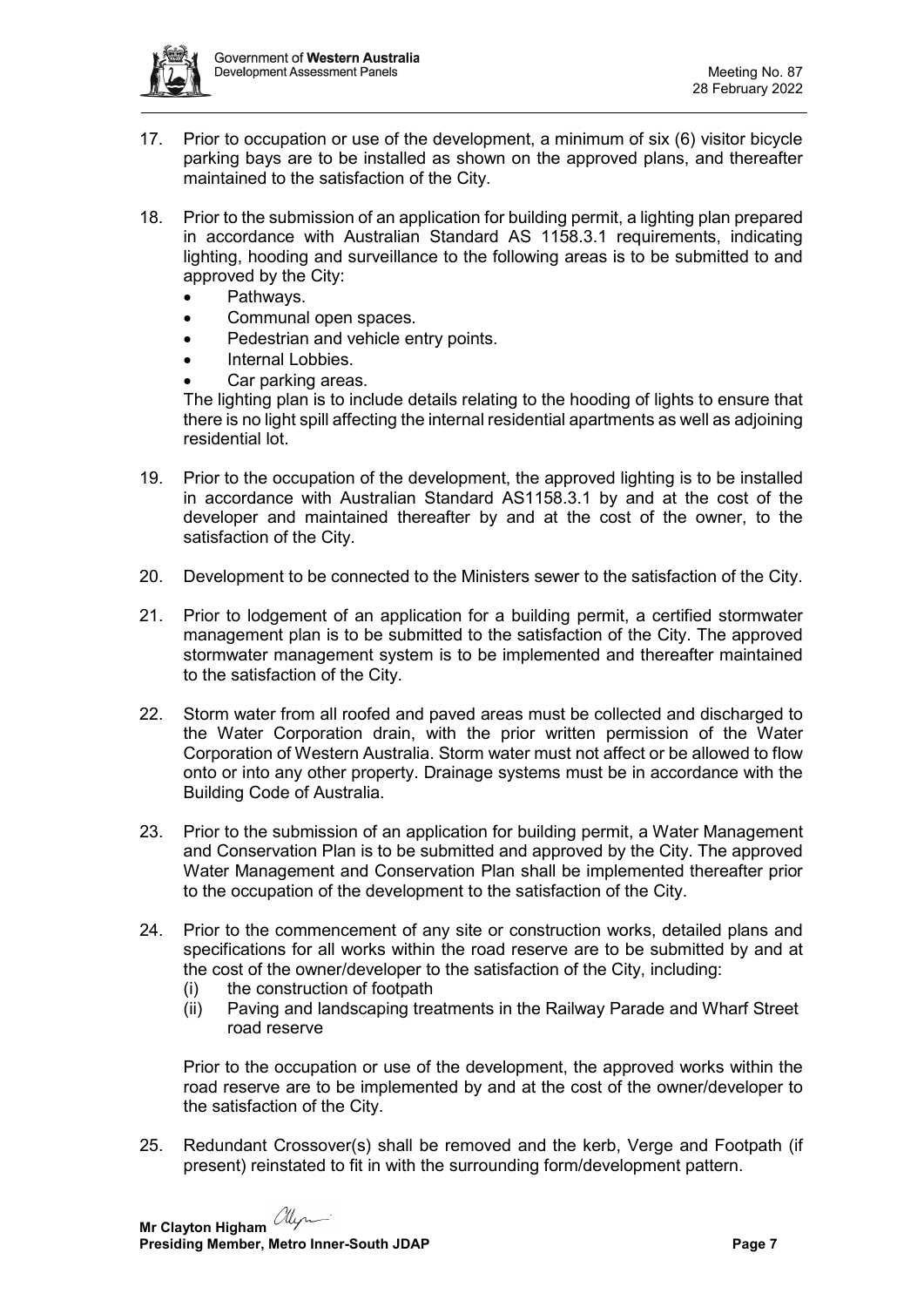

- 26. Prior to the occupation of the development, written evidence is to be provided to the City demonstrating compliance with the energy efficiency requirements of State Planning Policy 7.3 - Residential Codes - Volume 2. The energy efficiency requirements must be fully implemented and maintained thereafter, to the satisfaction of the City.
- 27. Prior to occupation or use of the development, onsite landscaping is to be installed in accordance with the Landscape Plan received 31 January 2022. Landscaping is to thereafter be maintained to the satisfaction of the City.
- 28. Prior to occupation or use of the development, the strata company for the property is to enter into a waste management deed with the City, where the strata company covenants to:
	- (a) Grant the City's employees, contractors and invitees access to those common areas on the strata plan reasonable necessary for the City to access for the purposes of collecting waste.
	- (b) Indemnify the City against any damage to any property caused by or attributed to any vehicles or equipment used by the City, its employees, contractors and invitees when collecting waste (excluding any damage caused by the wilful misconduct or negligence of the operatives of the City's refuse collection trucks).
	- (c) Incorporate the requirements of the waste management deed within the management statement for the strata scheme.
- 29. Prior to occupation or use of the development, suitable bin enclosures for the storage and cleaning of receptacles on the premises are to be provided to the satisfaction of the City.
- 30. All delivery vehicles are not to attend the property outside the hours of 7:00am to 7:00pm Monday to Saturday, and not at all on a Sunday, unless otherwise approved by the City.
- 31. Prior to the submission of a building permit, a Construction Management Plan is to be submitted and approved by the owner/developer to the satisfaction of the City. The approved construction management plan is to be thereafter implemented for the duration of the construction of the development.
- 32. Recommendations contained within the Acoustic Report, titled 178 Railway Parade, Queens Park Reference 21056382-01 DA Report, dated 16 June 2021, prepared by Lloyd George Acoustics shall be implemented in full and written certification shall be provided to the City, prior to occupation of the development, confirming that these recommendations have been implemented.
- 33. Prior to the submission of the relevant building permit application an Environmental Noise Assessment shall be prepared by a qualified acoustic consultant and submitted and approved by the City. This report shall consider worst case scenario whereby all commercial tenancies are occupied food businesses using equipment including but not limited to mechanical extraction canopies and cool room compressors. All recommendations from the submitted report shall be implemented in full. This report shall be at the cost of the applicant.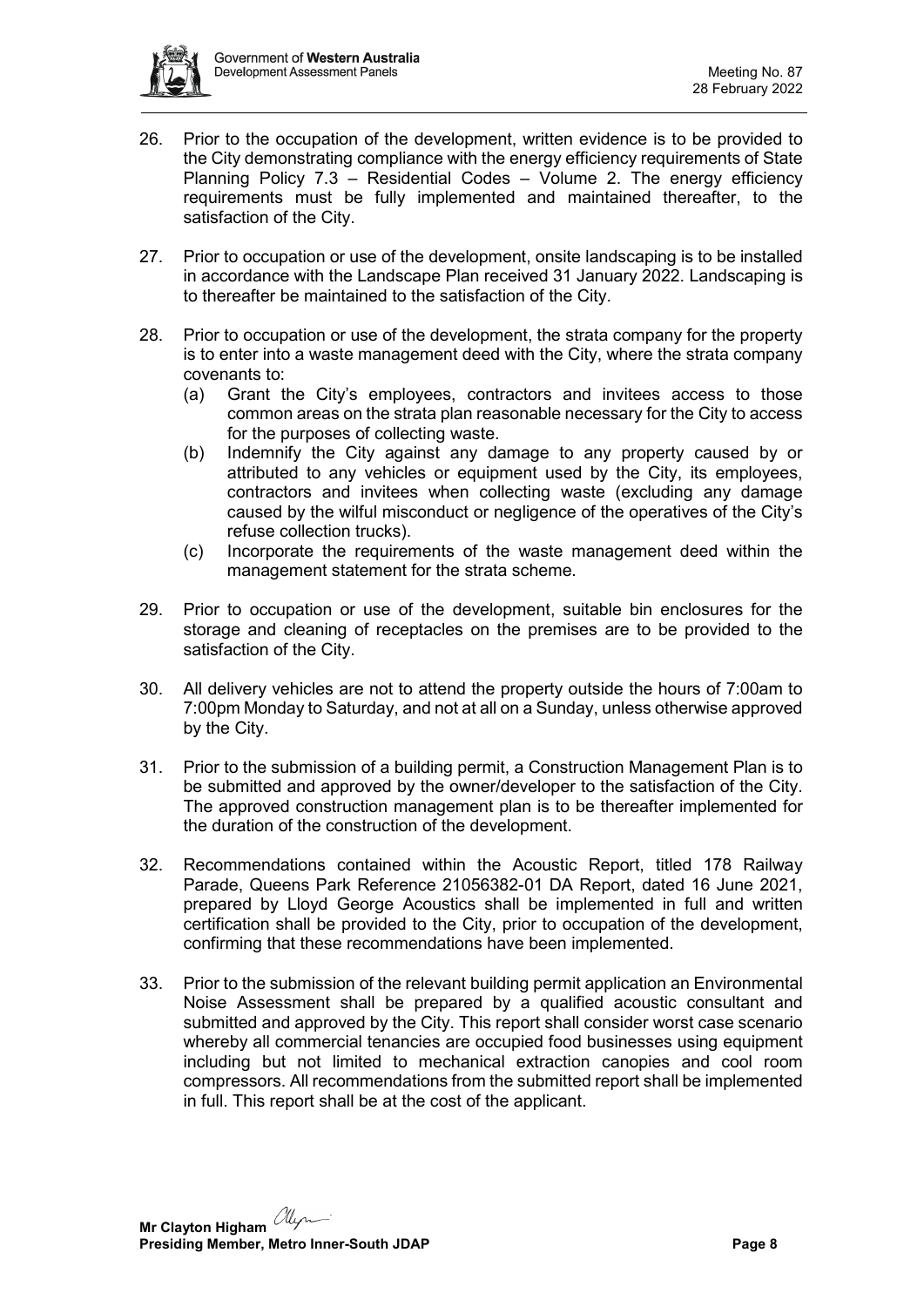

- 34. Prior to the submission of the relevant building permit application an Environmental Odour Assessment shall be prepared by a qualified consultant and submitted and approved by the City. This report shall consider worst case scenario whereby all commercial tenancies are food businesses preparing highly odorous foods using mechanical fume extraction. All recommendations from the submitted report shall be implemented in full. This report shall be at the cost of the applicant.
- 35. The Waste Management Plan prepared by Urbii Consulting Pty Ltd Reference U21.081 dated 24 December 2021 shall be implemented and adhered to for the duration of the occupancy or use of the development, to the satisfaction of the City. A copy of the Waste Management Plan is to be included in the Strata Management Plan for reference and records.
- 36. All clothes drying devices and clothes drying areas are to be located and positioned so as not to be visible from the street or public place to the satisfaction of the City. This requirement is to be included in the Strata Management Plan.
- 37. No services, such as air conditioners or water heaters, conduits or pipes are to be visible from the street or public place.

## **Advice Notes**

- 1. This approval is subject to Clause 4.2 of Clause 78H Notice of Exemption from Planning Requirements During State of Emergency Clause 78H (6) (a) Amended Notice. Under Clause 4.2 the expiry date for substantial commencement of this approval is further extended by a period of two (2) years from the date stated under Condition 1 of this approval.
- 2. Where an approval has so lapsed, no development must be carried out without the further approval of the local government having first being sought and obtained.
- 3. This approval does not authorise the commencement of any building works. The applicant is advised that a building permit must be obtained prior to the commencement of any works. To obtain a building permit it will be necessary to submit documentation in compliance with the Building Regulations, including plans incorporating all conditions of this approval, specifications and structural drawings.
- 4. The proponent of this development is advised that it is their responsibility to obtain all necessary approvals from Public Transport Authority and any other relevant agencies to for the proposed works near the rail reserve. The proponent is advice to that all development works undertaken shall be in accordance with "Guidelines for Working in and Around the PTA Rail Reserve" to ensure all the relevant Rail Safety Act, Regulations and PTA Electrical requirements are complied with.
- 5. The new works and affected parts of the proposed building works must comply with the requirements of the Disability (Access to Premises - Buildings) Standards 2010, particularly in relation to two Universally Accessible apartment, relevant lobbies/passageways, lift, parking etc.
- 6. The proponent is to submit a set of the approved plans to the Fire and Emergency Services Authority of Western Australia (FESA) for assessment. For further information in this regard contact FESA on 9336 9300.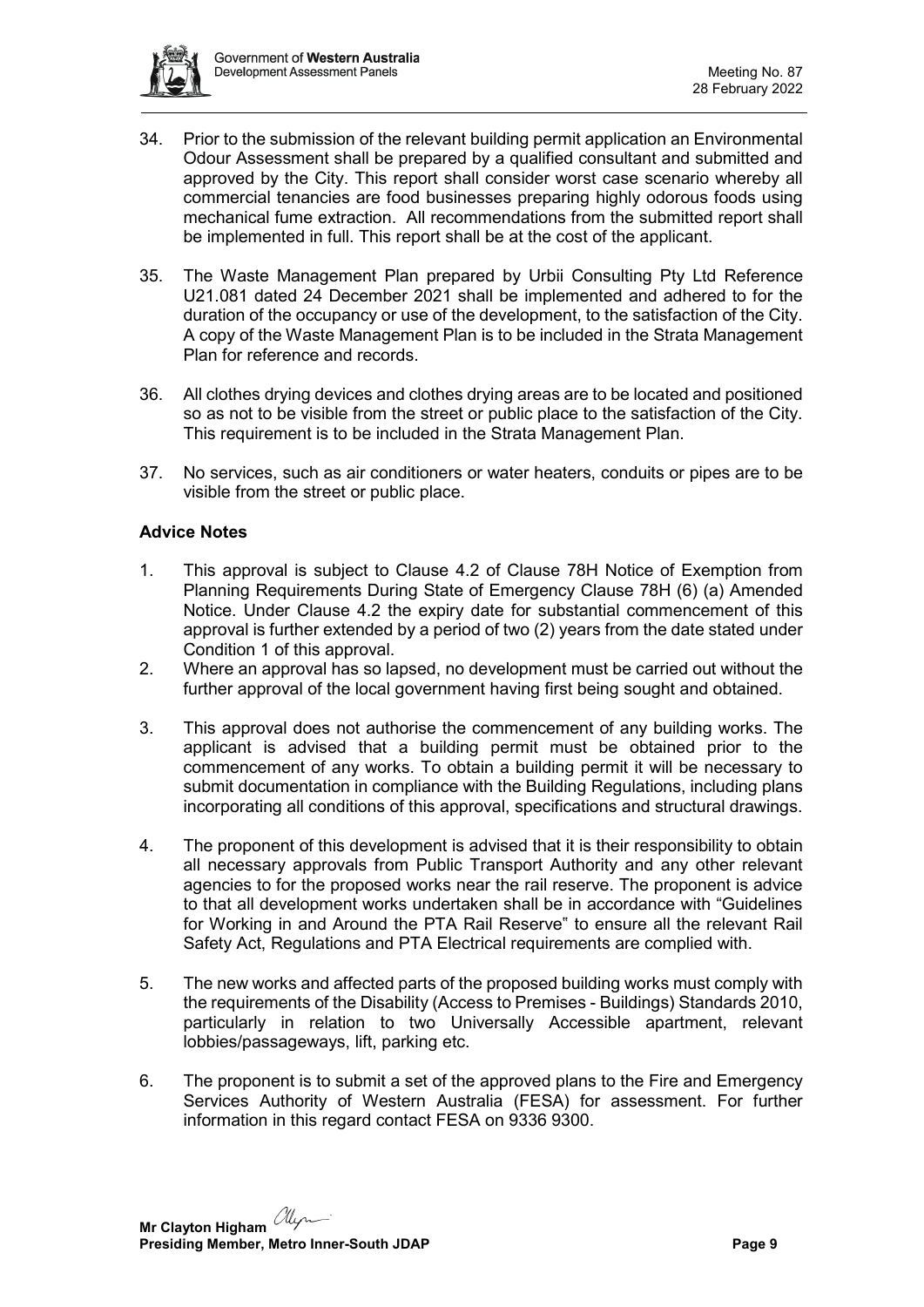

- 7. This Development Approval does not authorise any works within the road reserve, including but not limited to drainage works, crossover construction and crossover removal. Prior to any works within the road reserve an application must be made to the City on the prescribed form, accompanied by a site plan clearly showing the design, dimensions and specifications of the proposed works, and an application fee. Please go to the City's website for more information, or contact the City's Development Engineer.
- 8. With regards to condition relating to developer funded public art contribution, a copy of the City's Local Planning Policy LP.03 – Developer Funded Public Art can be downloaded by visiting the City's [website.](https://www.canning.wa.gov.au/CanningWebsite/media/Files/Residents/Planning-and-Building/Planning/Local-Planning-Policies/LP-03-Developer-Funded-Public-Art-(Adopted-15-10-2019).pdf)
- 9. Suitable bin enclosures shall be provided showing they are capable to accommodate their intended use, including each is provided with a water supply, is adequately ventilated, has impervious walls and floor, a floor graded to a floor waste gully connected to sewer, have a gate/door and be of sufficient size to accommodate all receptacles used on the premises, but in any event having a floor area not less than a size approved by the Manager of Waste Services or an Environmental Health Officer.
- 10. The proponent is advised that the Waste Management Plan may need amending from time to time to ensure the development operates without impacting on the amenity of the area. Amendments regarding preservation of amenity must be with the approval of the City's officers.
- 11. The removal of the street tree(s) will be undertaken by the City following the issue of a building permit. A replacement tree will be installed by the City following completion of construction works and subject to the City's street tree planting program.

Prior to the issue of a building permit, the landowner is to pay the City for the cost of the:

- (i) Removal of one street tree only as marked in red on the approved plans; and
- (ii) Provision and installation of a new replacement street tree in an alternative location on the verge abutting the subject property.

All other street trees located in the verge areas adjoining the subject site are to be retained and protected. Pruning or removal of the tree(s) must be approved in writing by the Manager, Parks and City Greening. For more information please the contact the City's Parks and City Greening on 1300 422 664.

- 12. In relation to the Construction Management Plan, the Construction Management Plan should include the route that construction vehicles will take to and from the site, the temporary realignment of pedestrian access ways, vehicular access to the site during construction, unloading and loading areas, waste disposal, the location on site of building materials to be stored, safety and security fencing, sanitary facilities, cranes and other details as required by the City.
- 13. This development approval does not grant permission to use the adjoining property or to remove/replace the existing dividing fence without neighbour's consent. Dividing fences are controlled through the Dividing Fences Act 1961. Accordingly owners should liaise with the adjoining land owner if there is an intention to remove or replace any portion of fencing.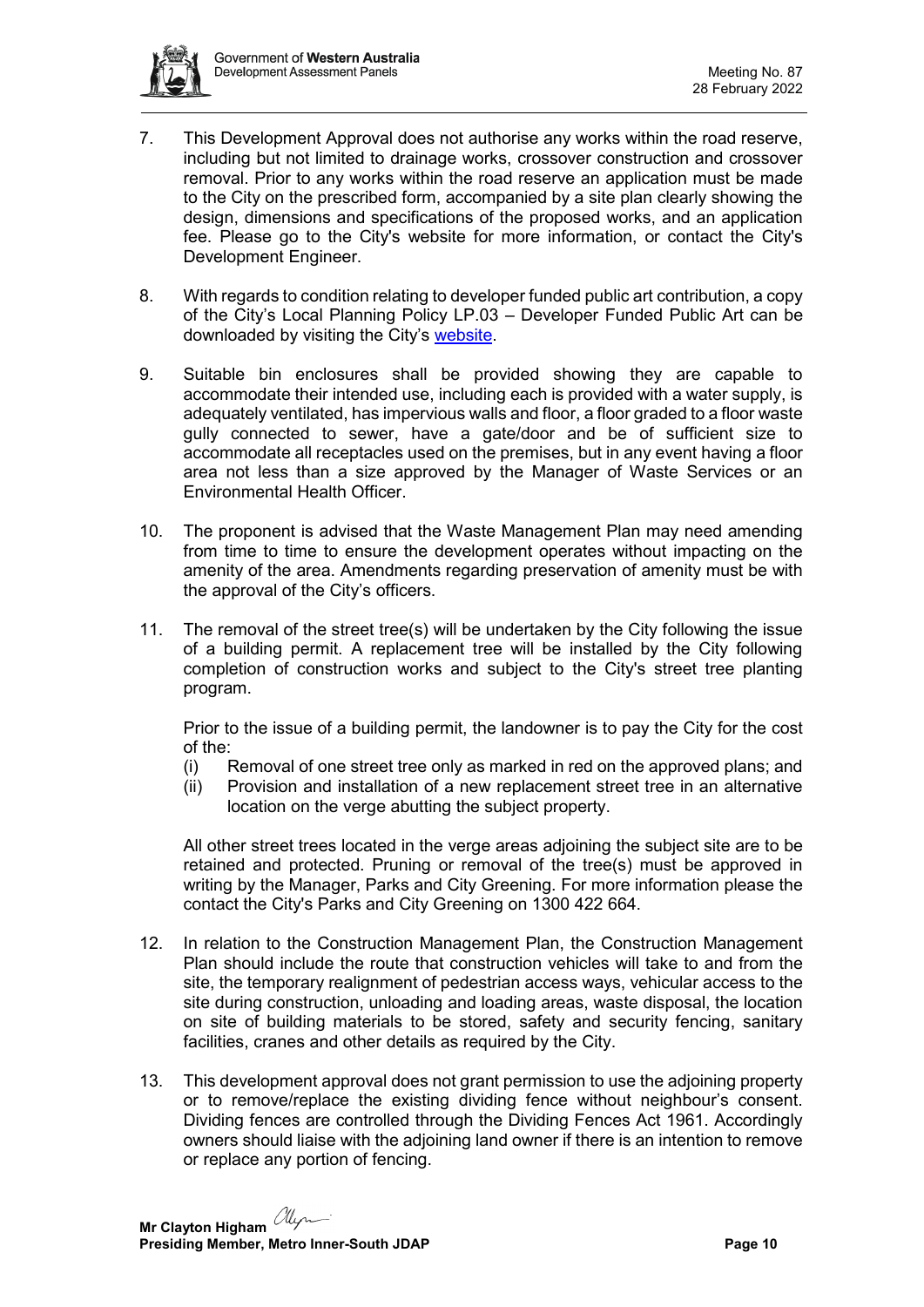

- 14. Premises to be operated in compliance with the Environmental Protection Act 1986, Environmental Protection (Unauthorised Discharges) Regulations 2004, and the Environmental Protection (Noise) Regulations 1997.
- 15. The development is to comply at all times with the *Environmental Protection (Noise) Regulations 1997*. In this regard, air conditioning systems, carpark ventilation systems, and other plant and equipment that may emit excessive noise are to be designed and located so that noise emissions, when received at neighbouring lots are compliant with the Regulations. To ensure compliance the City recommends the applicant engage the services of an accredited acoustic consultant to provide further advice with regard to the final placement of all plant and equipment and compound construction.
- 16. If an applicant or owner is aggrieved by this determination there is a right of review by the State Administrative Tribunal in accordance with the Planning and Development Act 2005. An application must be made within 28 days of the determination.

#### **The Report Recommendation was put and CARRIED UNANIMOUSLY.**

**REASON:** The panel members considered that the proposal was a well designed solution for the site and the locality. Having given due regard to the planning framework for the area, particularly the Queens Park Local Structure Plan, the panel were prepared to unanimously support the development.

*Mayor Patrick Hall and Cr Amanda Spencer-Teo left the panel at 9.41. Cr Nicholas Pazolli and Cr Clive Ross joined the panel at 9.41.*

- <span id="page-10-0"></span>**9. Form 2 – Responsible Authority Reports – DAP Amendment or Cancellation of Approval**
- <span id="page-10-1"></span>**9.1 Nos. 55, 57, 57A, 57B, 59, 61 & 61A (Lots 522, 1, 2, 13, 3 & 1) Canning Beach Road and Nos. 2 & 6 (Lots 521 & 12) Moreau Mews, Applecross & Road Reservation Reference 3159495**

| <b>Development Description:</b> | 16 Storey Mixed-Use Development comprising<br>224 Apartments, 12 Non-Residential Tenancies |
|---------------------------------|--------------------------------------------------------------------------------------------|
|                                 | and Adjacent Foreshore Upgrades                                                            |
| <b>Proposed Amendments:</b>     | Minor changes to building height, various other<br>compliant internal changes              |
| Applicant:                      | <b>Edge Visionary Living</b>                                                               |
| Owner:                          | Edge Holdings Pty Ltd                                                                      |
| Responsible Authority:          | City of Melville                                                                           |
| DAP File No:                    | DAP/19/01638                                                                               |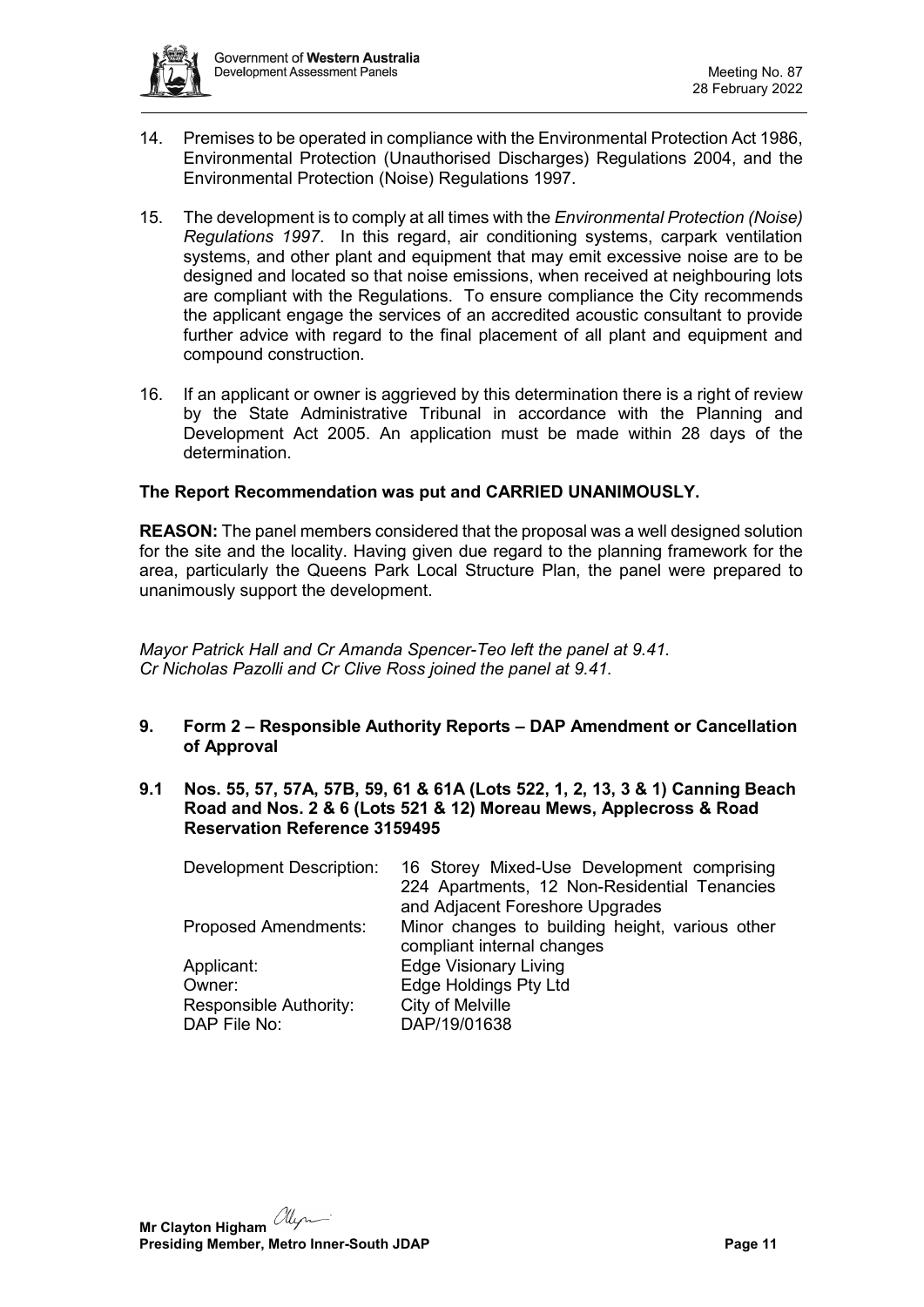

# **REPORT RECOMMENDATION**

**Moved by: Cr Clive Ross <b>Seconded by: Cr Nicholas Pazolli** 

That the Metro Inner South Joint Development Assessment Panel resolves to:

**Refuse** DAP Application reference DAP/19/01638 for the proposed minor amendment to the approved 15 storey mixed use development at No. 55-61A Canning Beach Road & 2-6 Moreau Mews, Applecross.

#### **Reasons for Responsible Authority Recommendation**

At the City of Melville Ordinary Council Meeting held on the 15 February 2022, a notice of motion to approve the recommendation was lost 1/12. The reasons to reject the motion are as follows;

- 1. Need for finality and community certainty in proper and orderly planning given that this is the second amendment sought to the development.
- 2. Responsible Authority Report did not indicate that 50 points of additional community benefit was identified, pursuant to LPP 1.20. Further, officers indicated that there was no certainty as to the extent of the benefit, which was not finalised, and hence it was not possible to conclude that the requirements for additional community benefit were met.
- 3. Increased overshadowing negatively impacted on local amenity, and was not acceptable to council.

## **The Report Recommendation was put and LOST (2/3).**

- For: Cr Clive Ross Cr Nicholas Pazolli
- Against: Mr Clayton Higham Ms Rachel Chapman Mr Peter Lee

## **ALTERNATE MOTION**

**Moved by:** Mr Peter Lee **Seconded by:** Ms Rachel Chapman

It is recommended that the Metro Inner South Joint Development Assessment Panel resolves to:

1. **Accept** that the DAP Application reference DAP/19/01638 as detailed on the DAP Form 2 dated 11 December 2022 is appropriate for consideration in accordance with regulation 17 of the *Planning and Development (Development Assessment Panels) Regulations 2011*;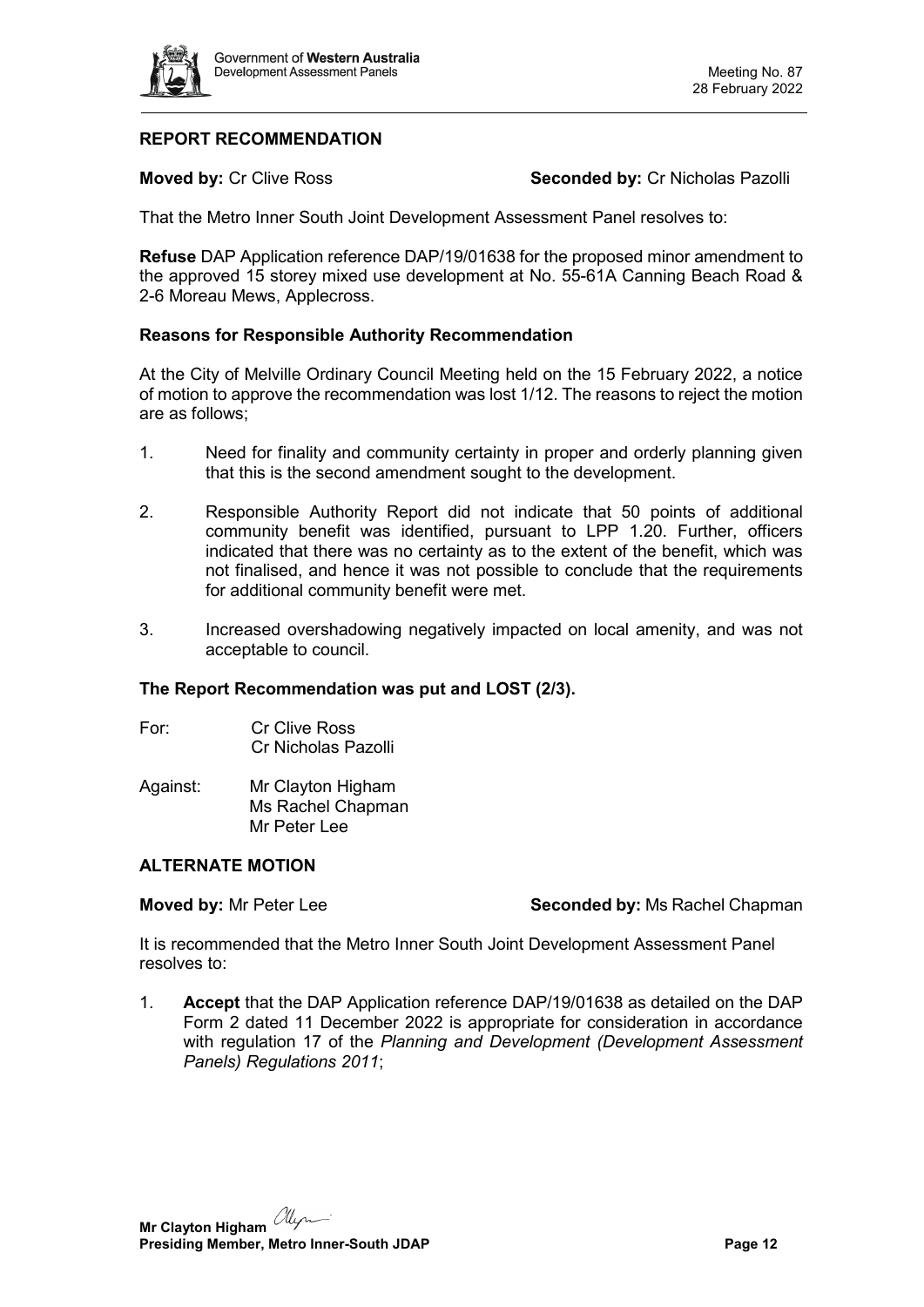

2. **Approve** DAP Application reference DAP/19/01638 and accompanying plans (A02-300- A02-317, A3-01 to A3-04) dated 13 January 2022, in accordance with the provisions of the City of Melville Local Planning Scheme No. 6, for the proposed minor amendment to the approved 15 storey mixed use development at No. 55- 61A Canning Beach Road & 2-6 Moreau Mews, Applecross, subject to amended/additional conditions below;

## **Amended Condition**

9. Prior to the commencement of development, an amended landscaping and reticulation plan is to be provided to and approved in writing by the City. The plan shall be fully implemented within the first available planting season after the initial occupation of the development and maintained as per the associated maintenance schedule, to the satisfaction of the City.

All other conditions and requirements detailed on the previous approval dated 11 December 2019 shall remain unless altered by this application.

#### **The Alternate Motion was put and CARRIED (3/2).**

| For: | Mr Clayton Higham |
|------|-------------------|
|      | Ms Rachel Chapman |
|      | Mr Peter Lee      |

Against: Cr Nicholas Pazolli Cr Clive Ross

**REASON:** The majority of the panel members considered that the amendment to the proposed development was minor in the context of the overall development and that any likely impacts in relation to the additional building height and setbacks would be minimal. The proposal was considered to be consistent with the anticipated built form for the area having given due regard to the planning framework and policies.

## <span id="page-12-0"></span>**10. State Administrative Tribunal Applications and Supreme Court Appeals**

**Current SAT Applications File No. & SAT DR No. LG Name Property Location Application Description Date Lodged** DAP/21/01936 Town of No. 176 (Lot 40) Proposed Office 09/08/2021

Burswood Road,

Tower

Burswood

The Presiding Member noted the following SAT Applications –

Victoria Park

<span id="page-12-1"></span>DR 168/2021